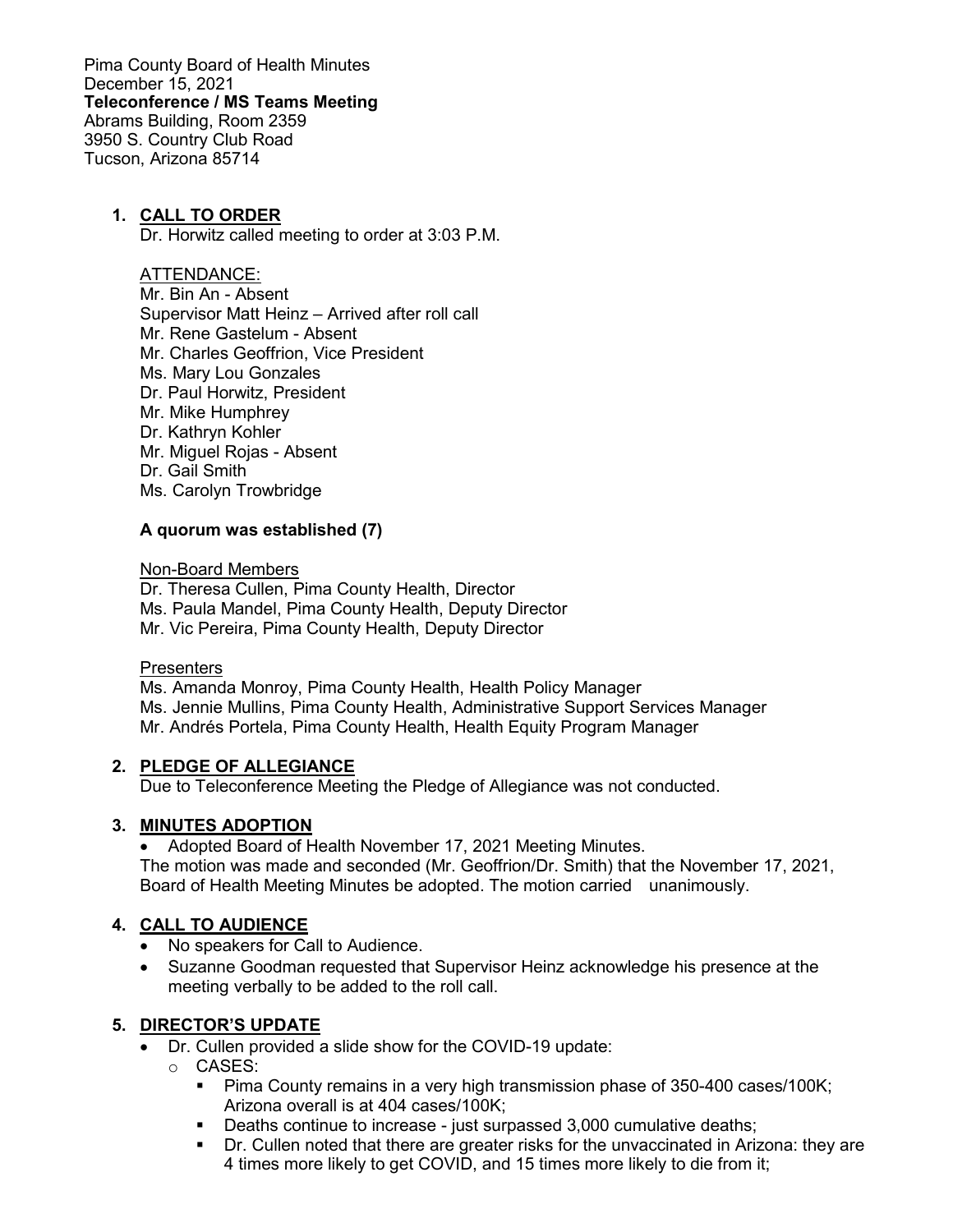- Believe the Omicron variant is in Pima County, and Maricopa County has 6 cases.
- In the process of reviewing early data from the State to confirm current Omicron cases; at this time 99% of cases are still Delta variant;
- In regards to the Epi Curve in Pima County cases, the most concerning aspect is that the curve has not gone down since August 2021.
- In response to Mr. Geoffrion's question about determining the  $R_0$  level for Pima County, Dr. Cullen advised that the  $R_0$  level is based on testing results, which may or may not be provided by folks doing home testing so the data may be incorrect. The current  $R_0$  level for most of Pima County is 1, and that data is run by census tract and provided by the University of Arizona.
- o VACCINATION STATUS:
	- 69% of Pima County is fully vaccinated;
	- 32% of 5-11 year olds have received one vaccination shot;
	- **Approximately 1.5 million shots have been given;**<br>**•** Pima County Health Department (PCHD) is runnir
	- Pima County Health Department (PCHD) is running the Tucson Convention Center (TCC), Abrams Public Health Building and all three PCHD clinics as walk-in vaccination sites;
	- On average TCC is administering roughly 600 shots per day, while Abrams is averaging between 400-450 shots daily;
	- Additional vaccination sites for boosters include CVS and Walgreens pharmacies, as well as hospitals and primary care doctors;
	- The three PCHD clinics East, Theresa Lee and North have given over 8700 COVID vaccines since June 2021, with 4200 of those given since November 1, which are substantial numbers for our clinics. These vaccinations have been facilitated by the Medical Reserve Corps. The vast amount of vaccinations being done are on a walk-in basis.
	- All three clinics plus two teams from the vaccine equity team are tackling homebound vaccinations Monday-Friday from December to January, with approximately 200 vaccinations scheduled so far.
	- The State has given PCHD the ability to sort out booster shots from first vaccination shots, and preliminary data seems to indicate that about 1/3 of those 18 years and older who are eligible for boosters have gotten them, but that data is not yet verified.
- o TESTING:
	- As of December 14, 2021, approximately 4,800 tests have been administered with an 8.0-13% positivity rate;
	- Have expanded testing at the Liberty Plaza site to 7 days per week;
	- BinaxNOW home test kits are provided to PCHD through the State, who is getting them from the federal sector, and roughly 40,000 have been given out now;
	- Distribution of BinaxNOW home test kits is being done at all Pima County Public Library sites;
	- Abrams is also distributing BinaxNOW home test kits, as well as providing free surgical masks – provided by the State - at the time of distribution in an effort to move people from cloth masks to surgical masks;
	- In response to an inquiry about PCR testing, the testing protocol is currently being reworked to include some increased availability of PCR testing for people who are traveling or returning from travel.
- HOSPITALIZATIONS:<br>■ There is limited ICL
	- There is limited ICU bed availability. 34% of ICU beds are in use by 121 patients;
	- 4 ICU beds remain available in Pima County at the Veteran's Administration (VA) through the VA's Fourth Mission Agreement, which has been extended through March 2022. These 4 beds can be used by non-veterans as long as there are no veteran's in need of them;
	- Surge bed availability stands at 2% with 36 beds available;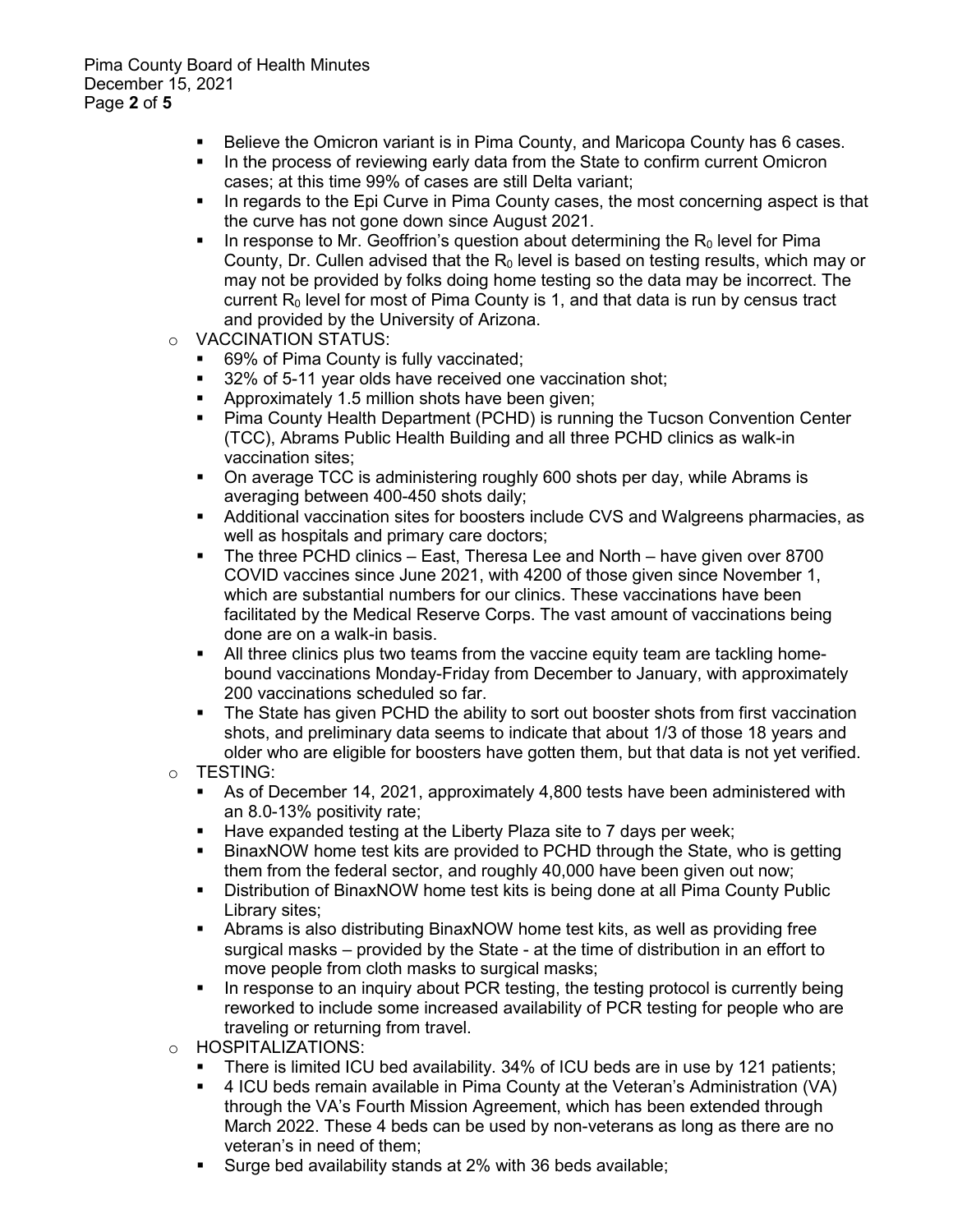Pima County Board of Health Minutes December 15, 2021 Page **3** of **5**

- 50% of ventilators are in use by 111 COVID positive patients;
- Less than 2% of positive COVID cases are breakthrough cases.
- o SCHOOLS:
	- Dr. Cullen reported that PCHD is developing a new proposal to institute a "Test to Stay" protocol in the schools, modeled after the protocol used in Ohio where students who are contacts and test negative on days 1, 3 and 5 can stay in the class if an agreement is signed that they stay masked in the classroom for 14 days. The goal of this protocol is to keep students in the classroom, and does not require the entire class to mask, just the contact student(s). School superintendents have seen a preliminary draft of the protocol, and PCHD is in the process of revising it with the hope that it is able to be pushed out in January when the schools return to session.
- o SEASONAL FLU:
	- Dr. Cullen noted that seasonal flu rates remain below the 5-year historical average, but could still cause a feared 'twindemic' in late December – early January. We are not seeing this yet, but continue to monitor the situation.
- o CLINICAL SERVICES UPDATE:
	- PrEP Starter Pack implementation is on track for late January 2022. The goal is that if a patient comes to a PCHD clinic and indicates they are at risk for HIV, they will be started on prophylactic medication, and the clinic will facilitate follow-up. A patient does not need to have access to funding to initiate the starter pack.
- Supervisor Heinz asked Dr. Cullen about staff morale, and staffing levels. Dr. Cullen mentioned that:
	- $\circ$  PCHD and Human Resources (HR) developed matrices for epidemiology, public health nurses and communicable disease investigators to allow for competitive salaries. Two of the three matrices – epidemiology and public health nursing - have been approved; the third, communicable disease investigators, is with County Administration, but there is no indication that it will not be approved as well.
	- $\circ$  PCHD remains at about a 32% vacancy rate with a pretty significant turnover, which is assumed to be sustained.
- Supervisor Heinz asked Dr. Cullen's opinion on a County-wide mask mandate in light of the continuing surging of Delta and the coming of Omicron. Dr. Cullen noted that she, personally, is in favor of a mask mandate for anything inside, and that there should be an overall County mandate from a public health perspective.
- Mr. Humphrey inquired if there was anything the PCHD could do, from a public health perspective, to institute a mask mandate at mass events like a University of Arizona basketball game. Dr. Cullen believes that because the University is a State entity, a Countyissued mask mandate would not apply to them, and Supervisor Heinz agreed that this was his understanding, as well.
- Mr. Humphrey asked what percentage of the Health Department staff has not been vaccinated. Dr. Cullen that the number of people who directly interface with vulnerable populations who are not vaccinated is in the low single digits, and the number of vaccinated staff was 94%.
- Supervisor Heinz asked what additional efforts are being made to distribute vaccinations to the vulnerable populations in areas with higher case rates. Dr. Cullen noted that PCHD has done 3 to 4 clinics every day at schools in high risk areas where people want us to go. Dr. Cullen also mentioned that PCHD has been in discussion with the University of Arizona to see if they will stand up another point-of-distribution (POD) vaccine clinic for us, as well as with FEMA to discuss mobile vaccination PODs.
- Mr. Geoffrion made a motion that the Board of Health (BOH) write a letter to be sent to every Health Department employee commending them for their service under these pandemic conditions. Ms. Trowbridge seconded that motion. There was no discussion on the motion.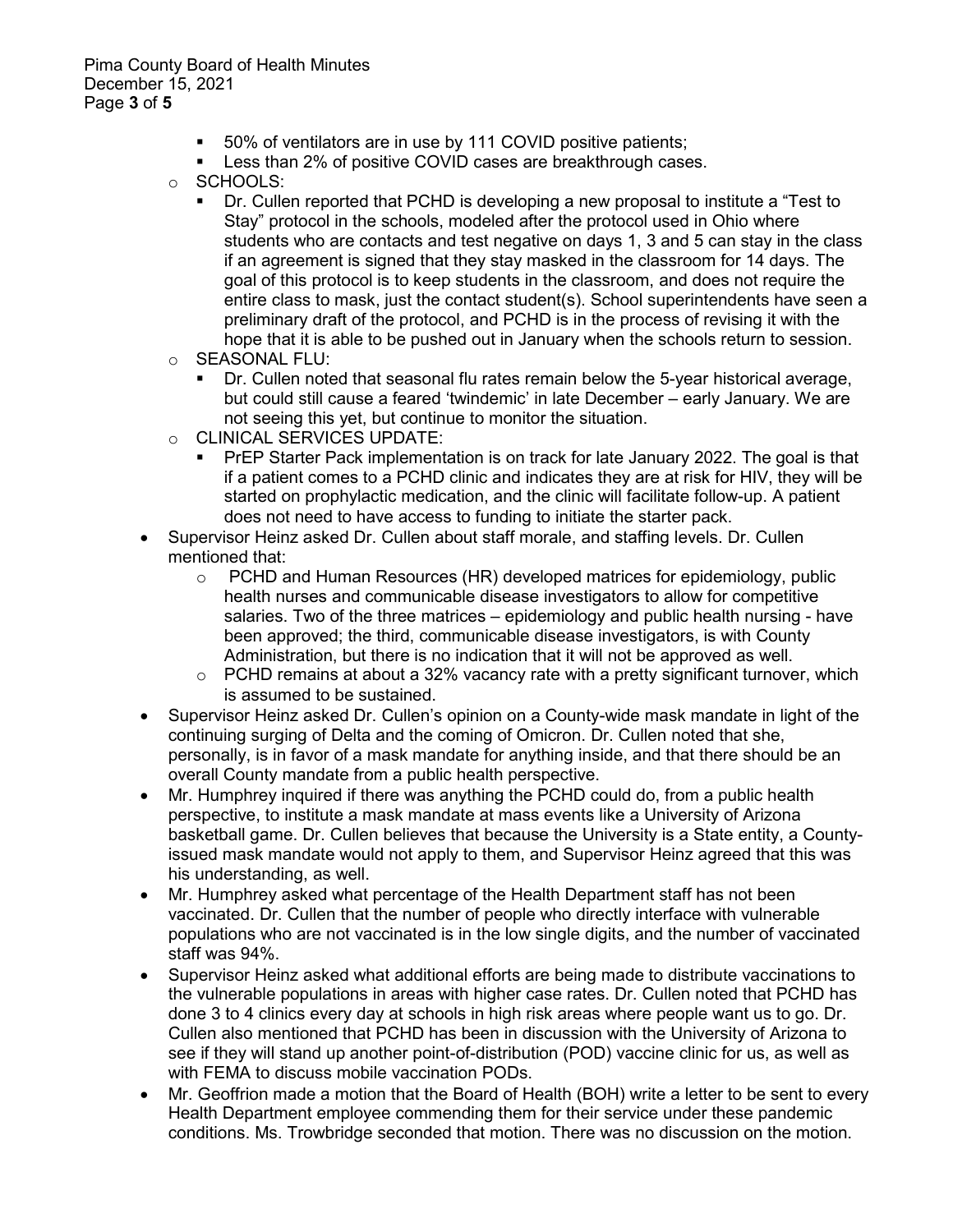Pima County Board of Health Minutes December 15, 2021 Page **4** of **5**

> Dr. Horwitz called for the vote, and the motion passed unanimously. Mr. Geoffrion advised Dr. Horwitz that he will assist in composing the letter.

# **6. COVID-19 UPDATE – STANDING ITEM**

• This update was merged with the Director's update.

# **7. ETHICS COMMITTEE UPDATE – STANDING ITEM**

- Ms. Jennie Mullins provided an update on the most recent Ethics Committee meeting:
	- $\circ$  The committee revisited the issue of whether to reinstate administering long-term reversible contraception (LARC) through the mobile teen clinics.
	- $\circ$  The Ethics Committee recommended reinstatement, and a memo was drafted and sent from the Director's office to County Administration for review.
	- $\circ$  The Clinical Services team is currently reviewing the policy and procedures for Family Planning and Teen Services to ensure this practice is being used across the board.
	- $\circ$  The committee also discussed the need to have a better understanding of the hospital crisis standards of care, and providing input into the current situation. The committee is looking for a speaker at the next meeting to discuss how the standards of care are being implemented, and the implications for public health.
- Dr. Horwitz inquired about committee member participation, and when the next meeting will be held.
- Ms. Mullins noted that there are a solid 8-10 regular members from all walks of life in the County who consistently join the meetings. PCHD is currently developing a policy for the external Ethics Committee functions and its roles and responsibilities, with the intent to engage the community members in co-designing that policy, including a review of the membership and recruitment needs. Ms. Mullins also mentioned that the next Ethics Committee meeting is scheduled for January 6, 2022.
- Mr. Humphrey inquired if the Ethics Committee has given any further consideration to paying people to get vaccinated?
- Ms. Mullins recalled that this question was originally discussed in terms of how incentives should be applied, but there are restrictions on how federal grant funding can be used, and the Health Resources and Services Administration has issued tight guidelines on the use of the gift cards being provided. Ms. Mullins also advised that there was early agreement that the incentives should be on a collective basis rather than an individualized basis.
- Mr. Humphrey asked about the possible impact a pending decision by the U.S. Supreme Court on the status of Roe v. Wade would have on PCHD reproductive health programs.
- Ms. Mullins advised that a presentation has been requested from PCHD by one of the BOS districts about the history of reproductive health and rights in Pima County over the past one hundred years, so that is being prepared, and is expected to be shared with the BOH and the Ethics Committee.
- Dr. Cullen advised that if and when there is a Supreme Court decision on reproductive rights that affects Pima County it will be taken up by the Ethics Committee for consideration on the implications for current policy.

# **8. DECLARING RACIAL & ETHNIC INEQUITIES & INCOME INEQUALITY IN PIMA COUNTY TO BE A PUBLIC HEALTH CRISIS – STANDING ITEM**

- Ms. Amanda Monroy introduced Mr. Andrés Portela, the new Health Equity Program Manager.
- Mr. Portela is very excited to be a part of the Health Equity team and looks forward to finding ways to improve life outcomes in the community, as he is a Tucson native and has extended family in the Western Hills neighborhood.
- Mr. Portela spoke about his background, which includes assisting in establishing the Office of Equity for the City of Tucson under the direction of former Council Member Lane Santa